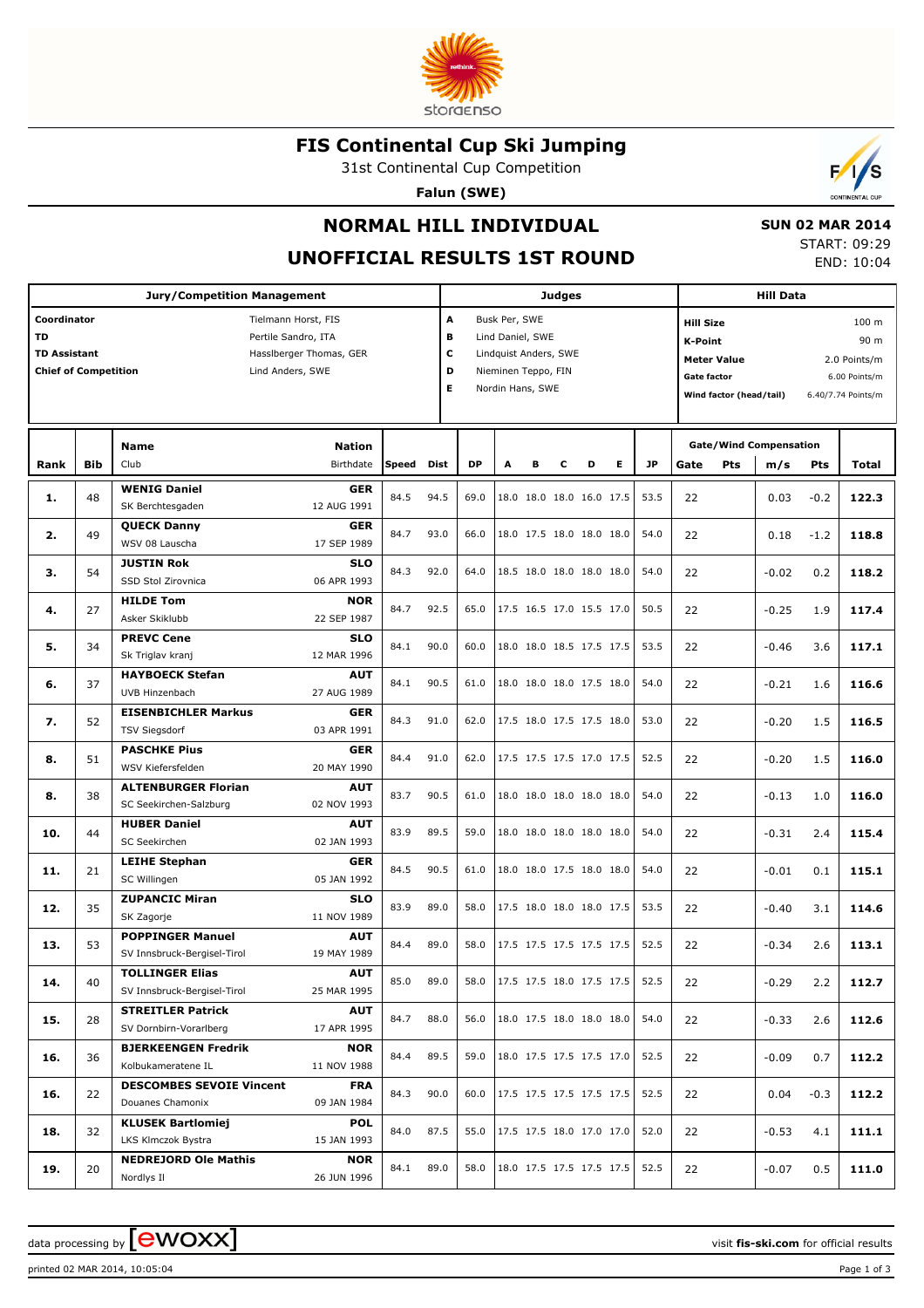

# **FIS Continental Cup Ski Jumping**

31st Continental Cup Competition

**Falun (SWE)**



# **NORMAL HILL INDIVIDUAL**

## **SUN 02 MAR 2014**

#### **UNOFFICIAL RESULTS 1ST ROUND**

START: 09:29 END: 10:04

|      |            | <b>Name</b>                                   | <b>Nation</b>             |            |      |           |   |                          |   |                          |   |           | <b>Gate/Wind Compensation</b> |         |            |       |
|------|------------|-----------------------------------------------|---------------------------|------------|------|-----------|---|--------------------------|---|--------------------------|---|-----------|-------------------------------|---------|------------|-------|
| Rank | <b>Bib</b> | Club                                          | Birthdate                 | Speed Dist |      | <b>DP</b> | A | в                        | c | D                        | Е | <b>JP</b> | Pts<br>Gate                   | m/s     | <b>Pts</b> | Total |
|      |            | <b>KAELIN Pascal</b>                          | <b>SUI</b>                |            |      |           |   |                          |   |                          |   |           |                               |         |            |       |
| 20.  | 26         | Einsiedeln                                    | 11 JAN 1993               | 84.0       | 89.0 | 58.0      |   |                          |   | 17.0 17.5 18.0 17.5 17.0 |   | 52.0      | 22                            | 0.05    | $-0.3$     | 109.7 |
|      |            | <b>HULA Stefan</b>                            | <b>POL</b>                | 84.1       | 88.0 | 56.0      |   |                          |   | 17.5 17.5 18.0 17.5 17.5 |   | 52.5      |                               |         |            |       |
| 21.  | 45         | WKS Zakopane                                  | 29 SEP 1986               |            |      |           |   |                          |   |                          |   |           | 22                            | $-0.14$ | 1.1        | 109.6 |
| 22.  | 46         | <b>POGRAJC Andraz</b>                         | <b>SLO</b>                | 84.0       | 87.5 | 55.0      |   | 17.5 17.0 17.5 17.0 17.0 |   |                          |   | 51.5      | 22                            | $-0.34$ | 2.6        | 109.1 |
|      |            | SSK Costella Ilirija                          | 26 SEP 1991               |            |      |           |   |                          |   |                          |   |           |                               |         |            |       |
| 23.  | 29         | <b>WOLNY Jakub</b>                            | <b>POL</b>                | 84.2       | 86.5 | 53.0      |   |                          |   | 17.5 17.0 18.0 17.0 17.0 |   | 51.5      | 22                            | $-0.58$ | 4.5        | 109.0 |
|      |            | Lks Klimczok bystra                           | 15 MAY 1995               |            |      |           |   |                          |   |                          |   |           |                               |         |            |       |
| 24.  | 39         | <b>MAYLAENDER Jan</b>                         | <b>GER</b>                | 84.6       | 87.0 | 54.0      |   |                          |   | 17.5 17.5 18.0 17.0 17.5 |   | 52.5      | 22                            | $-0.27$ | 2.1        | 108.6 |
|      |            | SC Degenfeld                                  | 29 MAR 1992               |            |      |           |   |                          |   |                          |   |           |                               |         |            |       |
| 25.  | 25         | <b>GRIGOLI Marco</b><br>Alpina St. Moritz     | <b>SUI</b><br>27 APR 1991 | 84.1       | 87.5 | 55.0      |   |                          |   | 17.5 17.5 18.0 17.0 17.0 |   | 52.0      | 22                            | $-0.12$ | 0.9        | 107.9 |
|      |            | <b>HRGOTA Robert</b>                          | <b>SLO</b>                |            |      |           |   |                          |   |                          |   |           |                               |         |            |       |
| 26.  | 50         | <b>SSK Velenje</b>                            | 02 AUG 1988               | 84.4       | 87.5 | 55.0      |   |                          |   | 17.5 17.5 18.0 17.0 17.5 |   | 52.5      | 22                            | $-0.04$ | 0.3        | 107.8 |
|      |            | <b>SEMENIC Anze</b>                           | <b>SLO</b>                |            |      |           |   |                          |   |                          |   |           |                               |         |            |       |
| 27.  | 47         | <b>NSK Trzic Trifix</b>                       | 01 AUG 1993               | 84.4       | 87.0 | 54.0      |   |                          |   | 17.0 17.0 17.5 16.5 17.0 |   | 51.0      | 22                            | $-0.34$ | 2.6        | 107.6 |
|      |            | <b>ZNISZCZOL Aleksander</b>                   | <b>POL</b>                |            |      |           |   |                          |   |                          |   |           |                               |         |            |       |
| 27.  | 33         | KS Wisla Ustronianka                          | 08 MAR 1994               | 84.4       | 88.0 | 56.0      |   |                          |   | 17.0 17.5 17.5 17.5 17.0 |   | 52.0      | 22                            | 0.06    | $-0.4$     | 107.6 |
|      |            | <b>GREIDERER Simon</b>                        | <b>AUT</b>                |            |      |           |   |                          |   |                          |   |           |                               |         |            |       |
| 29.  | 41         | HSV Absam-Bergisel-Tirol                      | 18 JAN 1996               | 84.5       | 87.0 | 54.0      |   |                          |   | 17.5 17.5 17.5 17.0 17.0 |   | 52.0      | 22                            | $-0.18$ | 1.4        | 107.4 |
| 30.  | 11         | <b>OJALA Juho</b>                             | <b>FIN</b>                | 84.5       | 87.5 | 55.0      |   |                          |   | 17.5 17.0 17.5 17.0 17.5 |   | 52.0      | 22                            | $-0.03$ | 0.2        | 107.2 |
|      |            | Kuusamon erae-veikot                          | 17 MAR 1995               |            |      |           |   |                          |   |                          |   |           |                               |         |            |       |
| 31.  | 30         | <b>JOHANSSON Robert</b>                       | <b>NOR</b>                | 84.7       | 86.5 | 53.0      |   |                          |   | 16.5 17.0 17.5 17.0 17.0 |   | 51.0      | 22                            | $-0.40$ | 3.1        | 107.1 |
|      |            | Soere Aal IL                                  | 23 MAR 1990               |            |      |           |   |                          |   |                          |   |           |                               |         |            |       |
| 32.  | 43         | <b>SCHIFFNER Markus</b>                       | <b>AUT</b>                | 84.1       | 87.0 | 54.0      |   |                          |   | 17.0 17.0 17.5 17.0 16.5 |   | 51.0      | 22                            | $-0.06$ | 0.5        | 105.5 |
|      |            | UVB Hinzenbach-Oberoesterreich                | 05 JUN 1992               |            |      |           |   |                          |   |                          |   |           |                               |         |            |       |
| 33.  | 19         | <b>BIEGUN Krzysztof</b>                       | <b>POL</b><br>21 MAY 1994 | 84.0       | 87.0 | 54.0      |   |                          |   | 17.5 17.0 17.5 16.5 16.5 |   | 51.0      | 22                            | $-0.03$ | 0.2        | 105.2 |
|      |            | SS-R LZS Sokol Szczyrk<br><b>TOROK Eduard</b> | <b>ROU</b>                |            |      |           |   |                          |   |                          |   |           |                               |         |            |       |
| 34.  | 18         | CSS Dinamo Rasnov                             | 02 MAY 1997               | 84.0       | 84.5 | 49.0      |   |                          |   | 16.5 17.0 17.5 16.5 16.5 |   | 50.0      | 22                            | $-0.35$ | 2.7        | 101.7 |
|      |            | <b>KULMALA Mika</b>                           | <b>FIN</b>                |            |      |           |   |                          |   |                          |   |           |                               |         |            |       |
| 35.  | 6          | Lahden Hiihtoseura                            | 25 APR 1989               | 83.9       | 84.5 | 49.0      |   |                          |   | 17.0 16.5 17.0 16.5 17.0 |   | 50.5      | 22                            | $-0.16$ | 1.2        | 100.7 |
|      |            | <b>EGLOFF Luca</b>                            | <b>SUI</b>                |            |      |           |   |                          |   |                          |   |           |                               |         |            |       |
| 36.  | 16         | Grabserberg                                   | 06 JUN 1995               | 84.2       | 84.0 | 48.0      |   |                          |   | 17.0 16.5 17.0 16.0 17.0 |   | 50.5      | 22                            | $-0.27$ | 2.1        | 100.6 |
| 37.  | 42         | <b>ROENSEN Atle Pedersen</b>                  | <b>NOR</b>                | 84.5       | 84.5 | 49.0      |   |                          |   | 16.5 16.5 17.5 16.5 17.0 |   | 50.0      | 22                            | $-0.03$ |            | 99.2  |
|      |            | Eidsvoll IF                                   | 13 AUG 1988               |            |      |           |   |                          |   |                          |   |           |                               |         | 0.2        |       |
| 38.  | 3          | <b>KORHONEN Janne</b>                         | <b>FIN</b>                | 84.1       | 85.0 | 50.0      |   |                          |   | 16.5 16.0 16.5 16.0 16.5 |   | 49.0      | 22                            | 0.40    | $-2.6$     | 96.4  |
|      |            | Lieksan Hiihtoseura                           | 30 OCT 1996               |            |      |           |   |                          |   |                          |   |           |                               |         |            |       |
| 39.  | 8          | <b>NORDIN Carl</b>                            | <b>SWE</b>                | 84.2       | 82.5 | 45.0      |   |                          |   | 17.0 16.5 17.0 15.5 16.5 |   | 50.0      | 22                            | $-0.09$ | 0.7        | 95.7  |
|      |            | IF Friska Viljor                              | 23 DEC 1989               |            |      |           |   |                          |   |                          |   |           |                               |         |            |       |
| 40.  | 2          | <b>KRAMARSIC Matic</b>                        | <b>SLO</b>                | 83.8       | 83.0 | 46.0      |   |                          |   | 16.5 16.5 16.0 15.5 16.5 |   | 49.0      | 22                            | 0.07    | $-0.4$     | 94.6  |
|      |            | SSK Costella Ilirija                          | 02 FEB 1990               |            |      |           |   |                          |   |                          |   |           |                               |         |            |       |
| 41.  | 15         | <b>AALST VAN DER Oldrik</b><br>National Team  | NED<br>01 DEC 1995        | 84.1       | 81.0 | 42.0      |   |                          |   | 16.5 16.0 17.0 15.5 16.5 |   | 49.0      | 22                            | $-0.36$ | 2.8        | 93.8  |
|      |            | <b>ANTONISSEN Lars</b>                        | NED                       |            |      |           |   |                          |   |                          |   |           |                               |         |            |       |
| 42.  | 9          | National Team                                 | 31 JUL 1995               | 84.7       | 81.5 | 43.0      |   |                          |   | 16.5 16.5 17.0 16.0 16.5 |   | 49.5      | 22                            | $-0.14$ | 1.1        | 93.6  |
|      |            | <b>SHULAEV Sergey</b>                         | <b>RUS</b>                |            |      |           |   |                          |   |                          |   |           |                               |         |            |       |
| 43.  | 14         |                                               | 18 JUN 1996               | 84.4       | 82.5 | 45.0      |   |                          |   | 16.5 16.0 16.5 15.5 16.0 |   | 48.5      | 22                            | 0.01    | $-0.1$     | 93.4  |
|      |            | г.                                            |                           |            |      |           |   |                          |   |                          |   |           |                               |         |            |       |

printed 02 MAR 2014, 10:05:04 Page 2 of 3

data processing by **LEWOXX State of the COV** control of the set of the visit **fis-ski.com** for official results